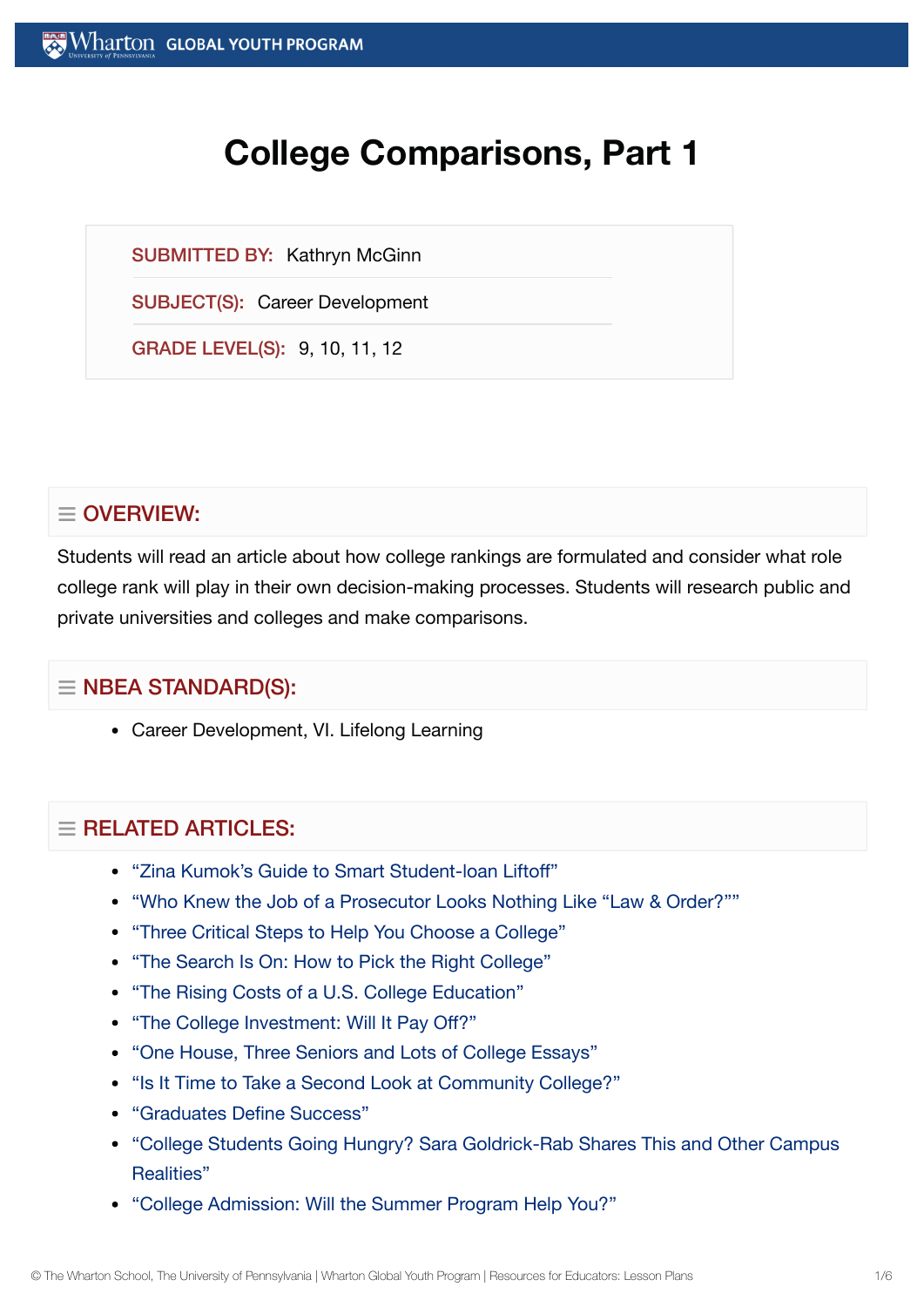# $\mathbb{R}$  Wharton Global Youth Program

- "Career Spotlight: Studying to Be a [Veterinary Technician"](https://globalyouth.wharton.upenn.edu/articles/career-spotlight-studying-to-be-a-veterinary-technician/)
- "Career Spotlight: Motion Capture Is an [Industry on](https://globalyouth.wharton.upenn.edu/articles/careers-motion-capture-industry-on-the-move/) the Move"
- "Anthony David [Williams Was President](https://globalyouth.wharton.upenn.edu/articles/first-generation-college-student-discusses-chose-transfer-new-school/) of His College Freshman Class Why Did He Transfer?"
- "Admission [Experts Share](https://globalyouth.wharton.upenn.edu/articles/admission-experts-share-7-tips-college-applicants/) 7 Tips for College Applicants"
- "A Recent High School Grad Reflects on the Clamor Over College [Admissions"](https://globalyouth.wharton.upenn.edu/articles/a-recent-high-school-grad-reflects-on-the-clamor-over-college-admissions/)
- "A Massive College [Admissions Cheating](https://globalyouth.wharton.upenn.edu/articles/a-massive-college-admissions-cheating-scandal-sparks-emotion-and-debate/) Scandal Gets People Talking"
- "A Gap Year Could Be Your Path to Making Smarter [Decisions"](https://globalyouth.wharton.upenn.edu/articles/gap-year-involves-little-cooking-laundry-whole-lot-self-discovery/)
- "'Creating a Fair Playing Field': [What's Behind](https://globalyouth.wharton.upenn.edu/articles/creating-fair-playing-field-whats-behind-sat-redesign/) the SAT Redesign"

#### **Common Core Standard(s):**

- ELA CCR 7: Conduct short as well as more sustained research projects based on focused questions, demonstrating understanding of the subject under investigation.
- ELA CCR 8: Gather relevant information from multiple print and digital sources, assess the credibility and accuracy of each source, and integrate the information while avoiding plagiarism.
- ELA CCR Reading 7: Integrate and evaluate content presented in diverse formats and media, including visually and quantitatively, as well as in words.
- ELA CCR Reading 10: Read and comprehend complex literary and informational texts independently and proficiently.
- EL CCR Speaking and Listening 1: Prepare for and participate effectively in a range of conversations and collaborations with diverse partners, building on others' ideas and expressing their own clearly and persuasively.
- ELA CCR Speaking and Listening 4: Present information, findings, and supporting evidence such that listeners can follow the line of reasoning and the organization, development, and style are appropriate to task, purpose, and audience.

#### **Objectives/Purposes:**

- Students will read and analyze an article.
- Students will understand the differences between public and private universities and colleges and two- and four-year colleges.
- Students will think about their future plans.

#### **Knowledge@Wharton Article:**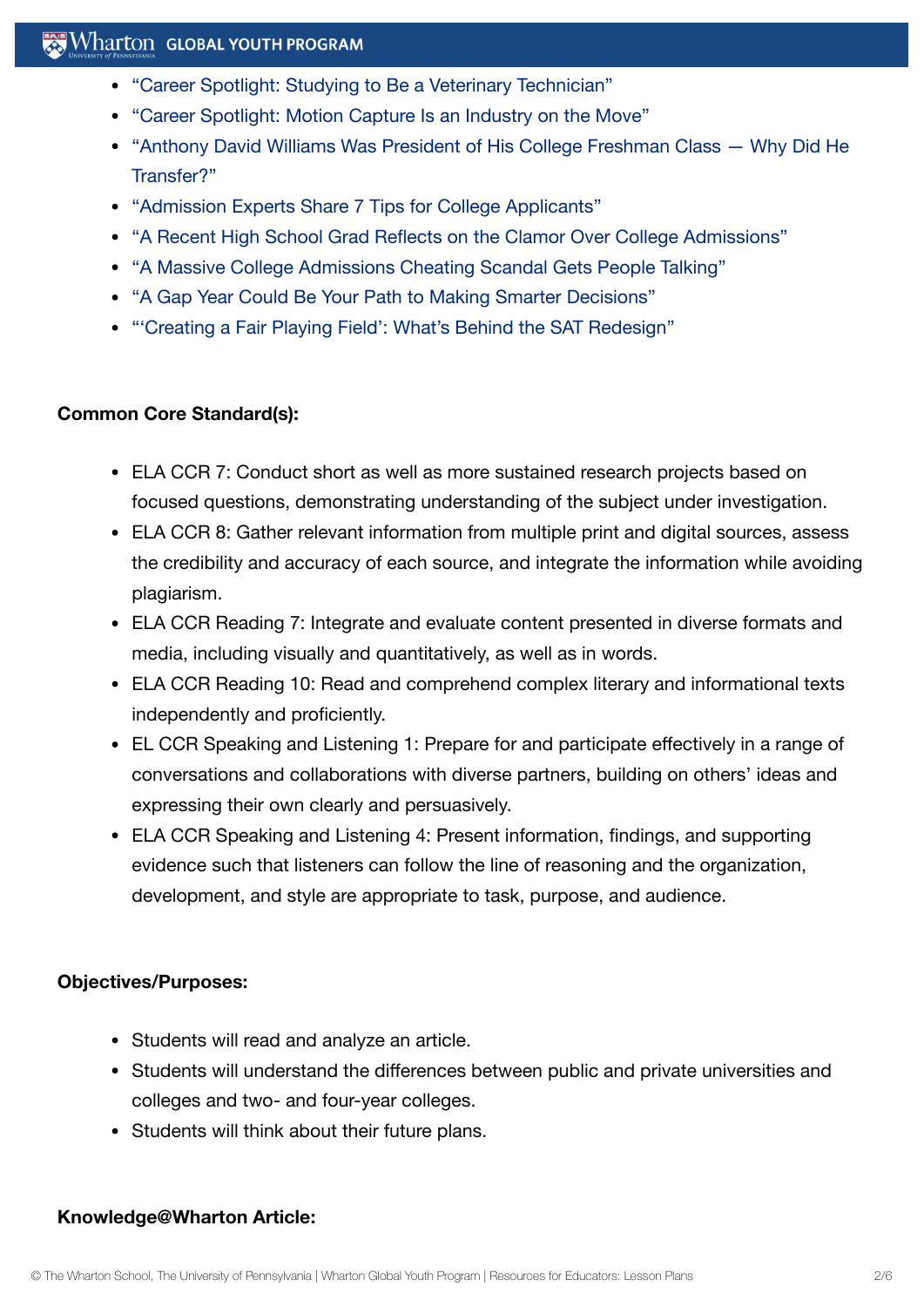• "An Unbiased Way to Rank Schools: Some [Changes in](http://knowledge.wharton.upenn.edu/article.cfm?articleid=1104) the Lineup"

#### **Other Resources/Materials:**

- College Research Chart [\(Handout](https://globalyouth.wharton.upenn.edu/wp-content/uploads/2012/01/Career-Development-29_Lifel.handout.pdf) A)
- College guidebooks and/or access to the Internet (I was able to check out a big stack of college guidebooks from the library: they were a couple years outdated, but still recent enough to serve as useful resources. If your library doesn't have these guidebooks, perhaps borrow them from your school guidance/college counselors.)

#### **Activities:**

- 1. Hand out "An Unbiased Way…" and read aloud. Discuss the following questions:
- How do organizations such as *U.S. News and World Report* calculate college rank? On which criteria do they focus?
- How do Metrick and his colleagues calculate college rank? Why do they believe their method of ranking is more accurate?
- How big a role will college rank play in your decision making process?

#### *(10 mins)*

2. Explain that today we're going to begin thinking about how to choose a college. One of the first steps to choosing a college is understanding what types of colleges/universities exist. Share these basic definitions (from education.com):

#### **Four-year Institutions**

A four-year institution is a postsecondary institution that offers at least a bachelor's degree upon successful completion of established graduation requirements. Most commonly, four-year institutions in the United States are colleges and universities that offer undergraduate programs.

#### **Community College**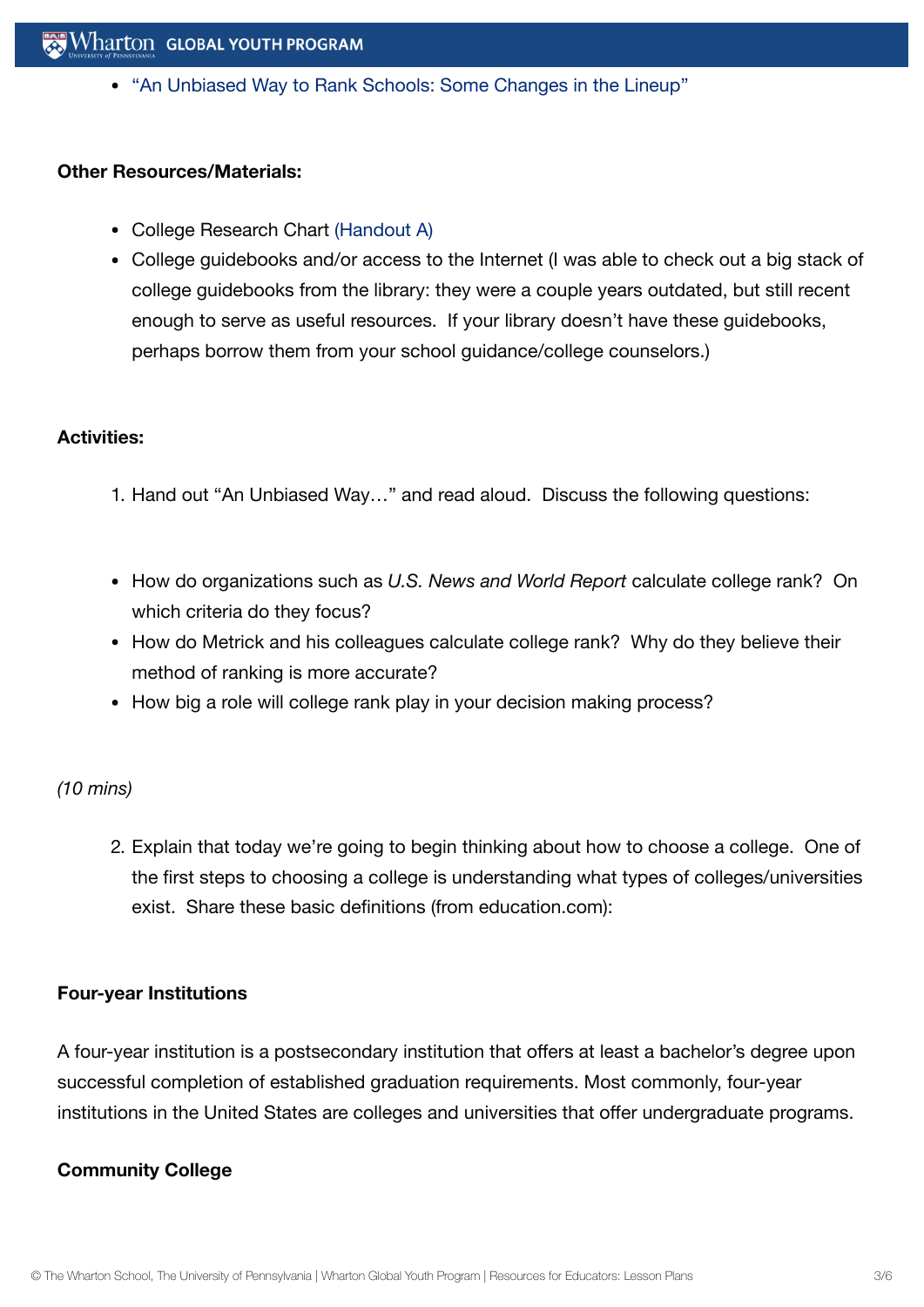# $\mathbb{R}$  Wharton Global Youth Program

A Community College is the traditional term for a two-year post-secondary academic institution. Community colleges typically offer two-year programs that culminate in a certificate or an associate's degree. Alternatively, community college programs can help students work toward the completion of a bachelor's degree or similar four-year post-secondary academic institution.

## **Public Institution**

Educational institution that receives majority of funding from tax dollars and is governed by elected or appointed board or council who control programs and activities. In the case of statesupported colleges and universities, students who live in the same state pay much lower tuition than those who attend from other states.

#### **Private School or Institution**

Independent school supported by private funds and not controlled by public officials. IDEA regulations require that a child with a disability who is placed in or referred to a private school or facility by a public agency is provided with special education and related services in accordance with an IEP and at no cost to the parents.

#### **University**

Institution for higher learning with teaching and research facilities constituting graduate school and professional schools that award master's degrees and doctorates and an undergraduate division that awards bachelor's degrees. A university may exist without having any college connected with it, may consist of but 1 college, or it may comprise an assemblage of colleges established in any place.

#### **College**

College is any post-secondary educational institution, including junior colleges and community colleges, that offers a general or liberal arts education. Traditionally, a college grants associate's, bachelor's, master's, doctor's, or first-professional degree. A college education in the United States is becoming increasingly more important for individuals to have career flexibility.

#### *(5 mins)*

- 3. Break students into groups of 2-3. Each group must research a different type of school:
	- 1. Two-year Institution
	- 2. Public University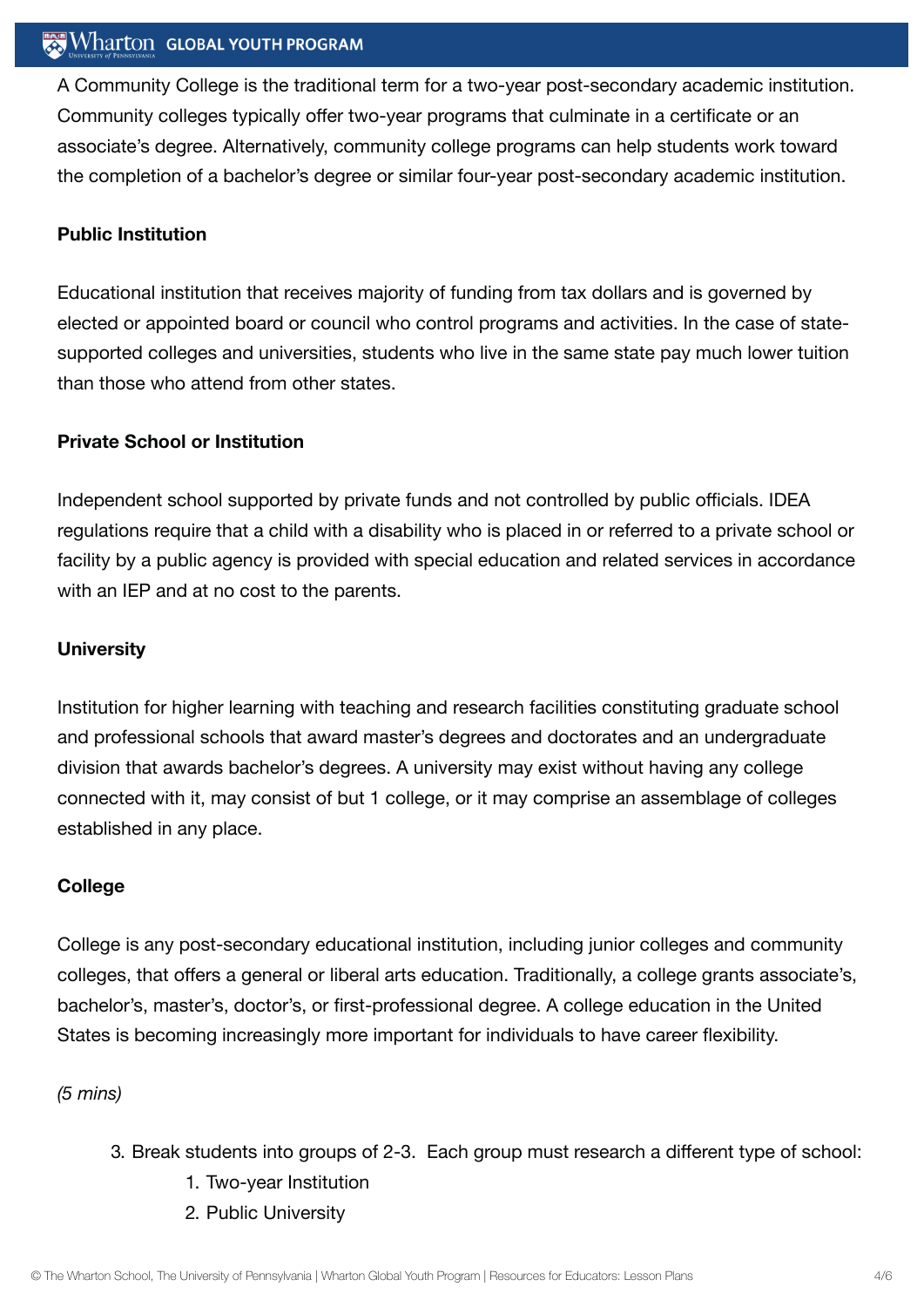- 3. Private University
- 4. Private College

Give students access to college guidebooks, and have them complete Handout A based on the choice of four schools that fit within their category.

Students should look for information as it relates to:

- Admissions Competitiveness
- Cost
- Size
- Housing
- Faculty
- Academic Programs
- Facilities
- Miscellaneous

After students have researched four schools, they should write a paragraph on the back of the handout, discussing what characteristics their four schools have in common. They should be prepared to share their findings with the class in the next lesson.

## *(15 mins)*

# **Tying It All Together:**

Ask students to write about their future plans: do they want to attend college? Why/why not? What colleges are they interested in? If students are attending college next year, have them write about which college they chose and why. If students don't know what they want to do, have them brainstorm a list of questions that they have about college. Have students share with a peer and then share with the class.

*(10 mins)*

## **Practice Outside of the Classroom:**

Use the Internet to research different colleges and start thinking about what does or does not appeal to you.